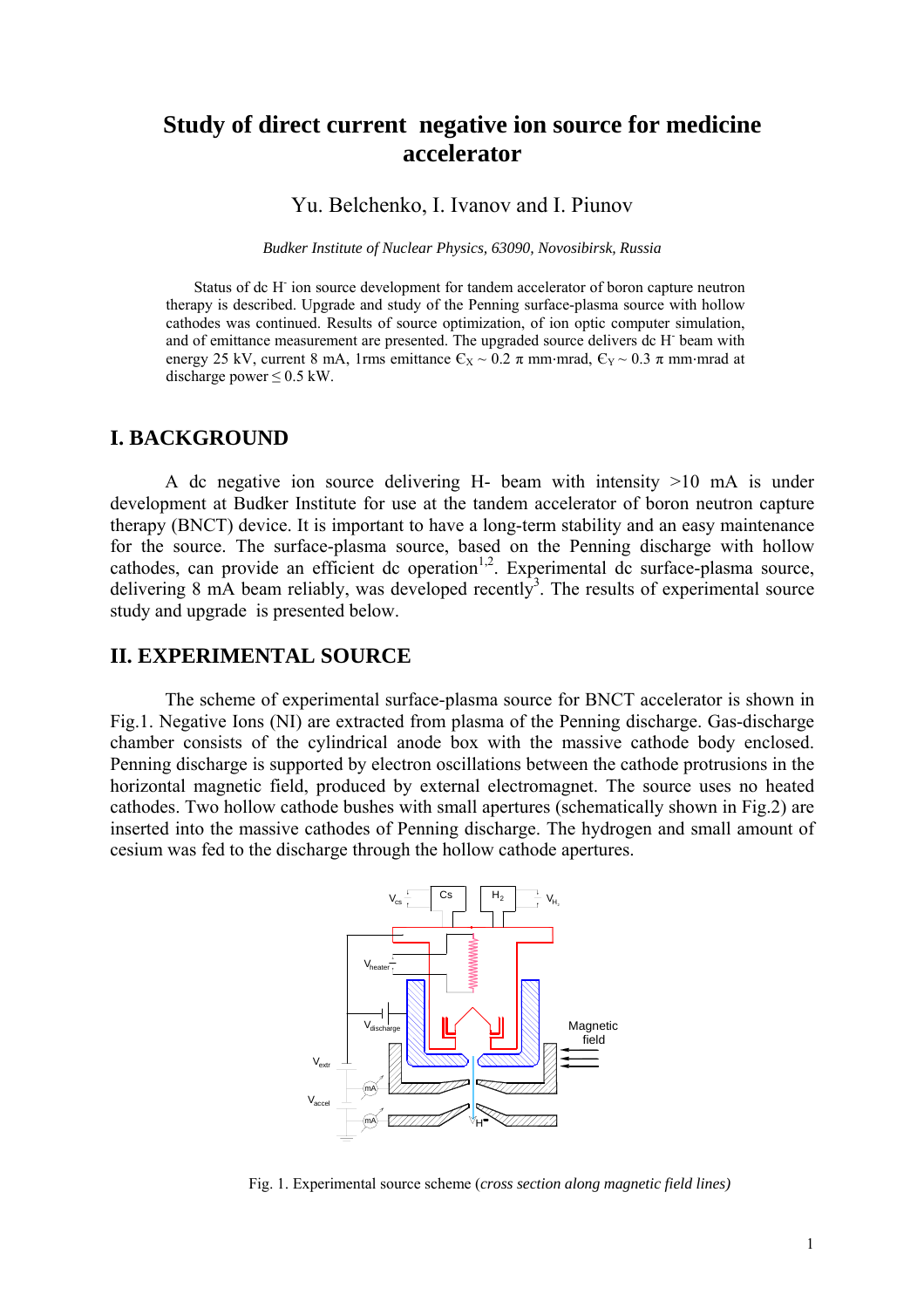The plasma injection from hollow cathodes supplies the high current Penning discharge operation at lower gas pressure and at smaller cesium consumption, as compared with the conventional cold cathode Penning SPS. Hollow cathode arc provides the Penning discharge stabilization: localization in the emission aperture vicinity, long term stability and the decreased level of fluctuations. In turn, electron confinement in the Penning area favors the hollow cathode arc ignition.

The water cooling of discharge electrodes is applied for keeping an optimal temperature of the anode. Negative Ions (NI) are produced on the cesiated anode surface and by charge-exchange of surface-produced ions<sup>1</sup>. Both NI groups are extracted from the discharge through the emission aperture with diameter 3 mm, made in the anode bottom. The axisymmetrical ion-optical system is applied for beam extraction and acceleration. Solid bars at the extractor sides (Fig. 1) are used for the co-extracted electron flux interception at extractor potential. The experimental source is wholly located in a vacuum box. It improves the outgoing gas pumping from all the sides.

Experimental source operation was described in details before<sup>3</sup>. Maximal H<sup>-</sup> production was realized at the following source parameters: hydrogen feed 0.1 LTor/s, discharge voltage 80-90 V, anode temperature in the emission area  $300$ -400 °C, cesium feed <1 mg/h. Beam current is increased proportionally to the emission aperture area growth and to the arc current increase while keeping the optimal anode cesium coverage. NI beam with current up to 8 mA was obtained with emission aperture diameter of 3 mm and discharge power 0.7 kW. The ohmic heater inside the cathode body provides the easy source start. The full extraction voltage and the acceleration voltage of about 7-10 kV are applied at the start. The acceleration voltage is increased to values up to 25 kV within the next 3-5 minutes after the discharge on.

# **III. SOURCE OPTIMIZATION**

Source experimental optimization and parameters enhancement were done recently. Both the triode and the tetrode ion optical system (shown in Fig.2) were studied and optimized. Independent cesium feed to each of hollow cathode units was applied for cesium consumption decrease. Enhancement of H- production with gas admixture to hydrogen was obtained and studied.



Fig. 2. Layout of experimental source with tetrode ion-optical system and independent cesium feed. *right- cross section along magnetic field lines, left- cross section across magnetic field*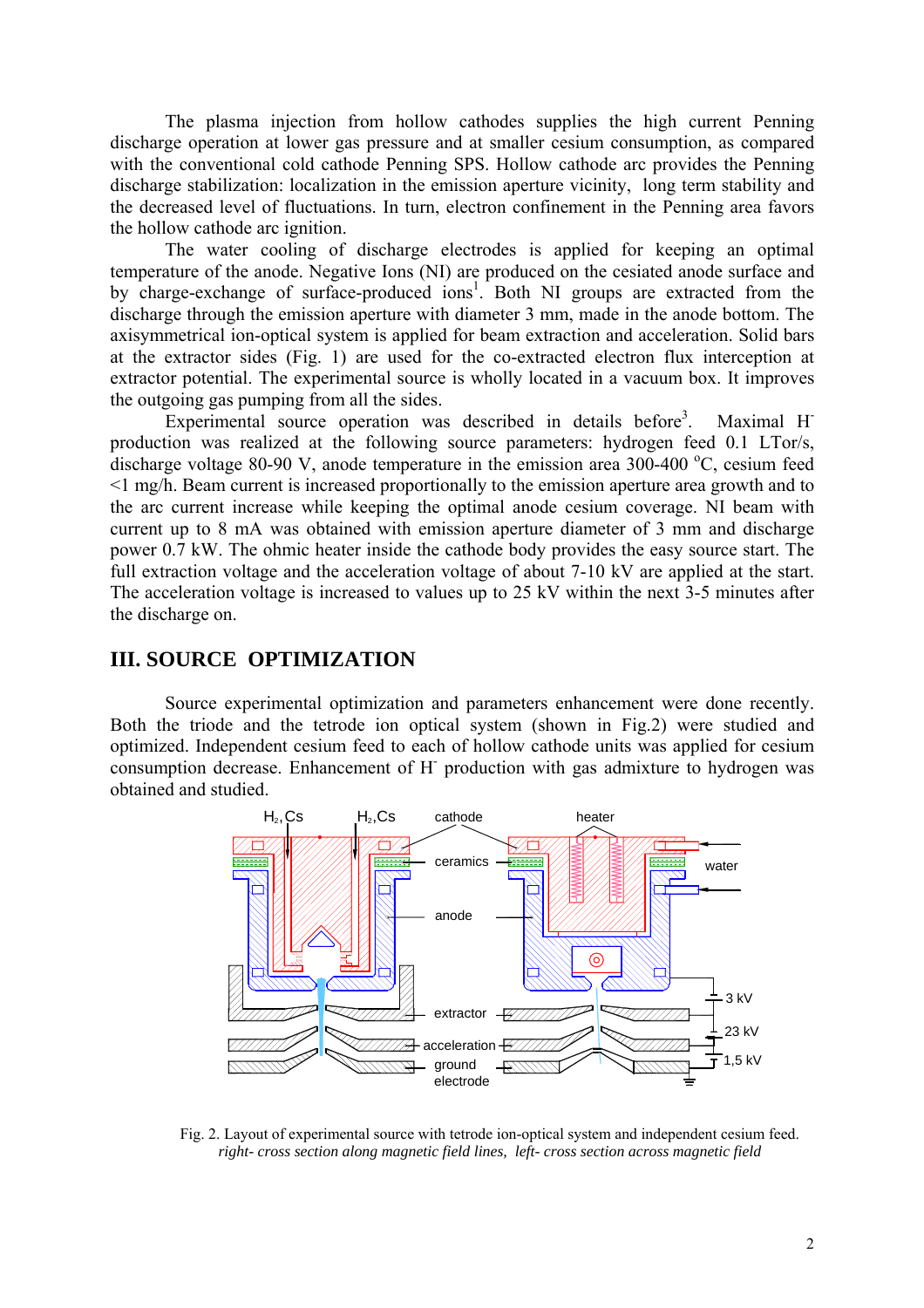Improved source parameters at 8 mA H<sup>-</sup> beam production are listed in the Table 1. Data of Table 1 were obtained at lower values of discharge current, magnetic field, cesium and gas feed, as compared with the previous source version<sup>3</sup>, but with the same emission aperture diameter. The power efficiency of H<sup>-</sup> production is increased to value of about 19 mA/kW, gas efficiency – to value of about 1 %.

| $H^-$ beam current (aperture 3 mm) | 8 <sub>M</sub> A |
|------------------------------------|------------------|
| Beam energy                        | 25 $(2+23)$ keV  |
| Discharge voltage                  | $60 - 80$ V      |
| Discharge current                  | 6 A              |
| Magnetic field                     | $0.8$ kGs        |
| Cesium feed                        | $< 0.5$ mg/h     |
| Gas feed                           | $0.07$ L Tor/s   |

TABLE 1. Improved Source parameters.

Dependence of H- beam current vs acceleration voltage for the optimized triode ionoptical system is shown in Fig.3. Corresponding optimal values of the extraction voltage is shown in Fig. 3 by crosses. H<sup>-</sup> beam current intensity is saturated at the acceleration voltage 18 kV (for 6.2 A discharge current and 0.7 kGs magnetic field). Optimal extraction voltage increases with the extraction voltage growth.



Fig. 3. H- beam current (circles) and optimal extraction voltage (crosses) vs acceleration voltage. *Discharge current 6.2 A, voltage 80 V, magnetic field 0.7 kGs, gas feed 0.07 L Tor/s.* 

### **IV. EMITTANCE**

Movable emittance scanner was applied for the emittance measurement in X (along magnetic field) and Y (across magnetic field) directions across the beam. The scanner had the entrance collimator with an aperture 0.4 x 0.4 mm. The divergence of small elementary beam jet, formed by collimator, was analyzed at the 23 cm long flight base by the slit collectors with the help of electrostatic deflectors<sup>3</sup>. The scanner was shifted across the beam in order to determine the emittance diagram. An elementary beam jets have an elliptical cross section while moving in the 90% beam area, and its current density distribution have the Gaussian waveforms in X and Y directions. The typical beam cross section and XX' diagram (along magnetic field) for 8 mA, 25 kV beam are shown in Fig. 4. Measured widths of Gaussian distribution in cross section of elementary beam jets are shown by oblique lines in Fig. 4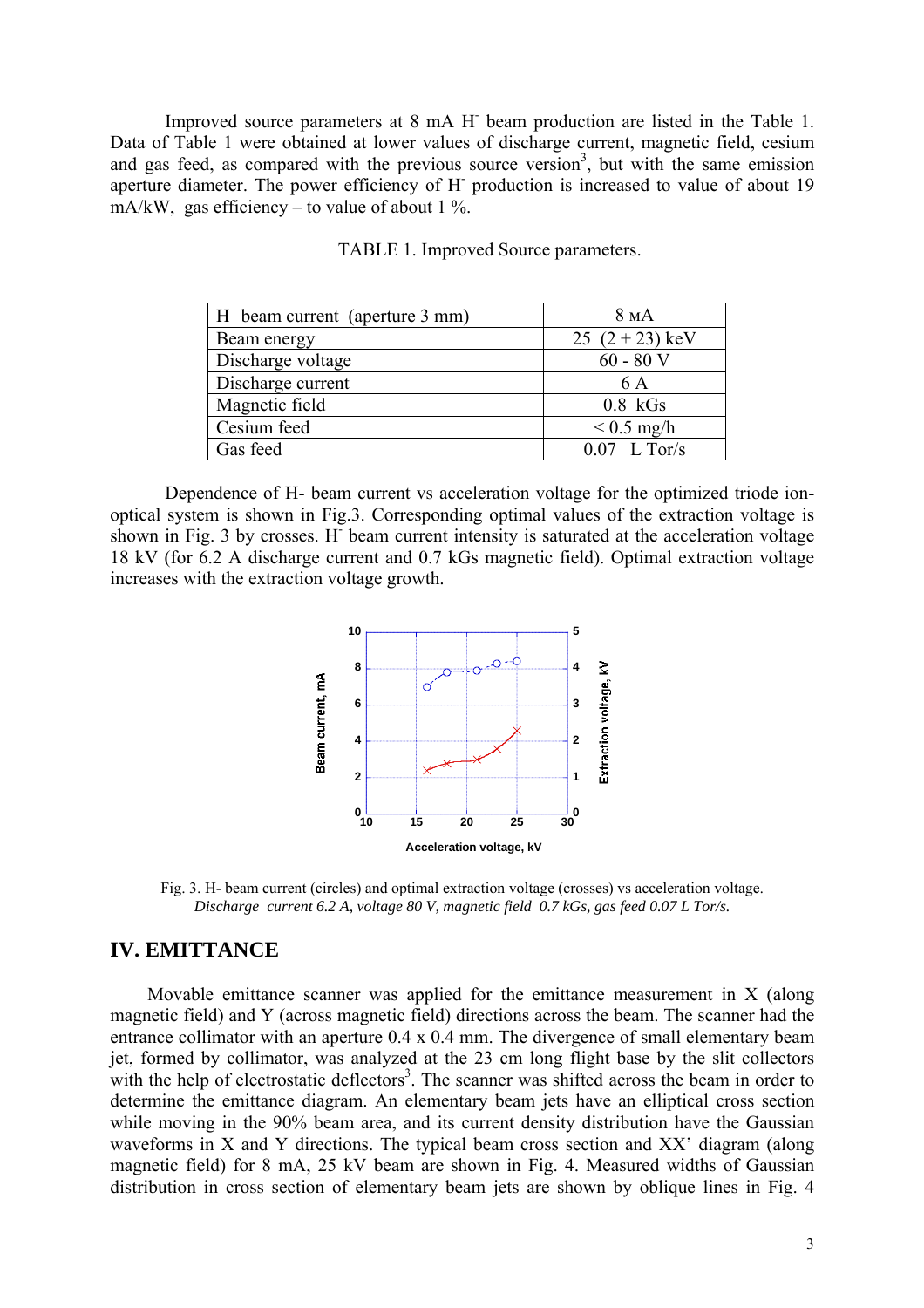(solid lines – for 90% of elementary beam jet, dashed lines – at FWHM of elementary beam distribution). Corresponding normalized 1rms XX' emittance has the value  $\sim 0.2 \pi$  mm·mrad.

 The larger local divergence was measured for beam in Y direction (across magnetic field), as it is shown in Fig. 5 for 8 mA, 21 kV beam. The Y beam size is narrower, so the normalized 1rms YY' emittance has a value of  $\sim 0.3 \pi$  mm·mrad.



Fig.4. Beam current density distribution (circles) Fig.5. YY' diagram for 8 mA, 21 kV beam. and XX' diagram for 8 mA, 25 kV beam. *solid lines – 90% of elementary beam, dashed lines - FWHM of elementary beam* 

 *XX'- solid lines – 90% of elementary beam, dashed lines - FWHM of elementary beam* 

## **. RELIABILITY V**

The experimental source dc operation was tested for 4-6 hours per day during about two months study. Two of vincible problems in a long-term operation are shown in the Fig. 6 and 7. Molybdenum, sputtered at low rate from the cathode was deposited and flaked at the anode plate (Fig. 6). The metal deposition to the cathode-anode insulator is shown in Fig. 7. Molybdenum sputtering could be depressed by prevention of poor-cesium discharge modes (with voltage  $> 100-120$  V).



(after one month of experiments) Fig.6. Molybdenum flakes deposition on the anode



Fig.7. Metal deposition to cathode-anode insulator